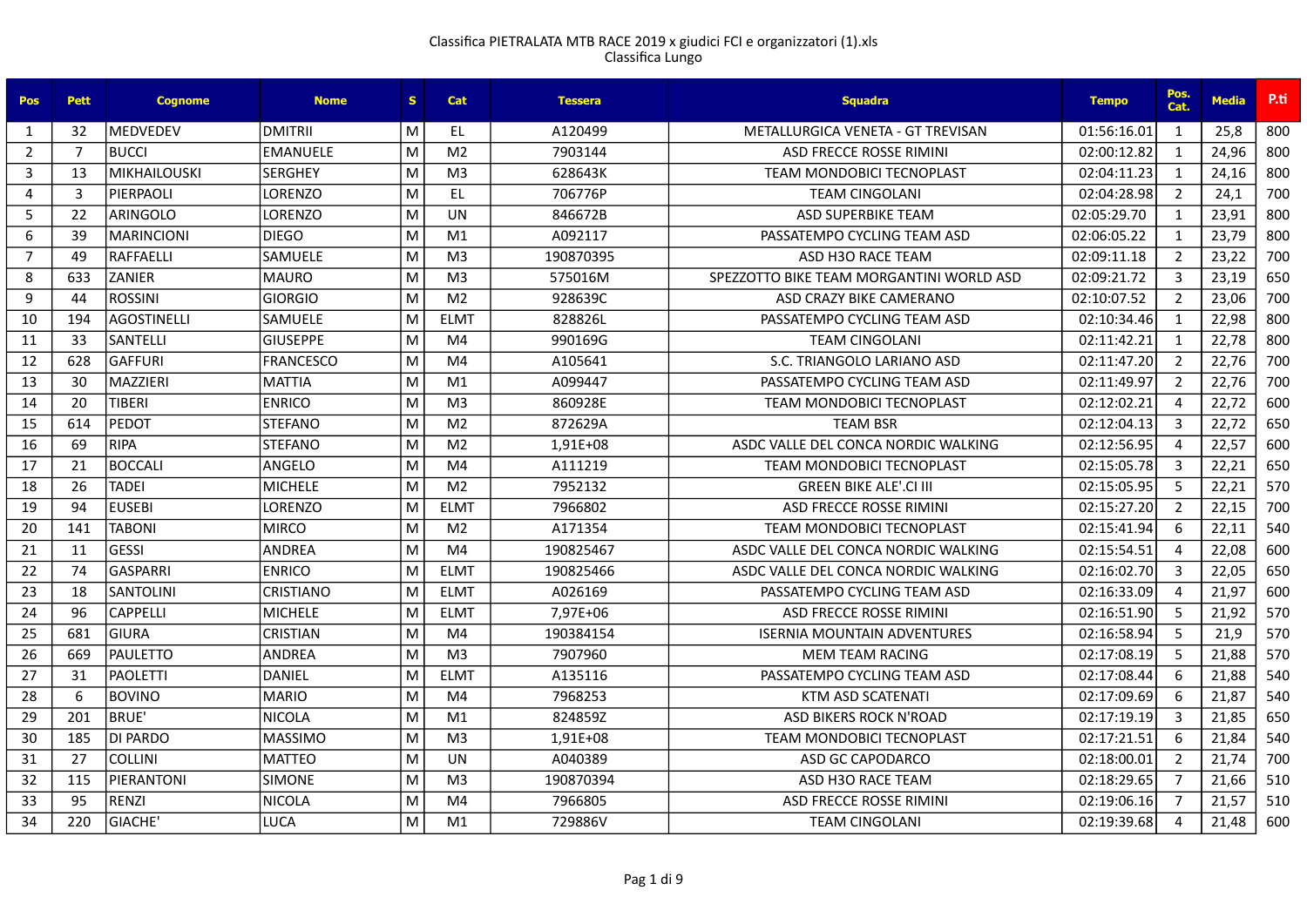| <b>Pos</b> | <b>Pett</b> | <b>Cognome</b>      | <b>Nome</b>      | S. | <b>Cat</b>     | <b>Tessera</b>    | <b>Squadra</b>                      | <b>Tempo</b> | Pos.<br>Cat.   | <b>Media</b> | P.ti |
|------------|-------------|---------------------|------------------|----|----------------|-------------------|-------------------------------------|--------------|----------------|--------------|------|
| 35         | 214         | EUSEPI              | <b>MATTIA</b>    | M  | M <sub>2</sub> | A085593           | TEAM CYCLING PROJECT LNC            | 02:19:48.53  | $\overline{7}$ | 21,46        | 510  |
| 36         | 267         | <b>GATTONI</b>      | FABIO            | M  | M <sub>2</sub> | 826361X           | <b>TEAM MONDOBICI TECNOPLAST</b>    | 02:20:11.10  | 8              | 21,4         | 480  |
| 37         | 269         | <b>VALENTINI</b>    | GIORGIO          | M  | M <sub>3</sub> | 7920479           | <b>TEAM MONDOBICI TECNOPLAST</b>    | 02:21:15.93  | 8              | 21,24        | 480  |
| 38         | 264         | <b>VIOLINI</b>      | <b>ROBERTO</b>   | M  | M <sub>3</sub> | 7932043           | <b>ASD BIKERS ROCK N'ROAD</b>       | 02:21:16.43  | 9              | 21,24        | 450  |
| 39         | 603         | <b>MARIANI</b>      | <b>LUCA</b>      | M  | M <sub>5</sub> | 800511Z           | TEAM ORSO ON BIKE ASD               | 02:21:18.99  | $\mathbf{1}$   | 21,23        | 800  |
| 40         | 98          | <b>GALLI</b>        | <b>MARIANO</b>   | M  | M <sub>3</sub> | 7,97E+06          | ASD FRECCE ROSSE RIMINI             | 02:21:22.24  | 10             | 21,22        | 420  |
| 41         | 40          | MOSCA               | <b>MARCO</b>     | M  | M <sub>3</sub> | A060100           | <b>TEAM CINGOLANI</b>               | 02:21:49.93  | 11             | 21,15        | 400  |
| 42         | 183         | ROSSI               | <b>MARIO</b>     | M  | M <sub>6</sub> | 190870396         | ASD H3O RACE TEAM                   | 02:22:00.18  | $\overline{1}$ | 21,13        | 800  |
| 43         | 665         | <b>VESTRI</b>       | <b>RENZO</b>     | M  | M <sub>5</sub> | 7909628           | ASD MBM LE QUERCE                   | 02:22:38.68  | $\overline{2}$ | 21,03        | 700  |
| 44         | 160         | <b>CORINALDESI</b>  | <b>SIMONE</b>    | M  | M <sub>3</sub> | A106409           | <b>AVIS BIKE CINGOLI</b>            | 02:22:53.67  | 12             | 21           | 380  |
| 45         | 607         | CARESANI            | <b>GRAZIANO</b>  | M  | M <sub>6</sub> | A145497           | VIGILI DEL FUOCO DEL TRENTINO       | 02:23:06.68  | $\overline{2}$ | 20,96        | 700  |
| 46         | 81          | <b>FILETTI</b>      | <b>MICHAEL</b>   | M  | <b>ELMT</b>    | A143086           | 360 BIKE TEAM                       | 02:23:07.68  | $\overline{7}$ | 20,96        | 510  |
| 47         | 239         | PAZZAGLINI          | <b>TOMMASO</b>   | M  | <b>ELMT</b>    | 1,91E+08          | <b>TEAM CINGOLANI</b>               | 02:23:09.18  | 8              | 20,96        | 480  |
| 48         | 140         | PLENZICH            | <b>REMILIANO</b> | M  | M4             | A011400           | <b>TEAM MONDOBICI TECNOPLAST</b>    | 02:23:44.52  | 8              | 20,87        | 480  |
| 49         | 302         | <b>DELLABIANCIA</b> | <b>MATTEO</b>    | M  | <b>ELMT</b>    | A070176           | <b>360 BIKE TEAM</b>                | 02:23:45.66  | q              | 20,87        | 450  |
| 50         | 634         | IDEL MISTRO         | TIZIANO          | M  | M <sub>2</sub> | 575017N           | ASD MTB 1212 TEAM                   | 02:23:47.18  | 9              | 20,86        | 450  |
| 51         | 178         | <b>GASPERONI</b>    | <b>STEFANO</b>   | M  | M <sub>5</sub> | 1.91E+08          | <b>ASD BLACK ROAD</b>               | 02:23:52.92  | $\overline{3}$ | 20,85        | 650  |
| 52         | 639         | <b>PASERO</b>       | <b>MAURO</b>     | M  | M <sub>3</sub> | AM837155          | VIGILI DEL FUOCO DI CUNEO           | 02:23:55.18  | 13             | 20,85        | 360  |
| 53         | 147         | <b>BENVENUTI</b>    | <b>MATTEO</b>    | M  | M <sub>3</sub> | A164271           | <b>TEAM MONDOBICI TECNOPLAST</b>    | 02:24:28.67  | 14             | 20,77        | 340  |
| 54         | 271         | <b>MORI</b>         | <b>MICHELE</b>   | M  | TML-JUL        | A050033           | <b>BIKE THERAPY ASD</b>             | 02:24:58.63  | $\mathbf{1}$   | 20,69        | 800  |
| 55         | 689         | <b>MANIS</b>        | <b>MANUEL</b>    | M  | M <sub>1</sub> | AT-12903239-18/19 | ALL MOUNTAIN FOLIGNO                | 02:25:13.41  | 5              | 20,66        | 570  |
| 56         | 536         | <b>PACCAZZOCCO</b>  | <b>LUCA</b>      | M  | M <sub>2</sub> | 7968059           | <b>VEN MTB</b>                      | 02:25:49.33  | 10             | 20,57        | 420  |
| 57         | 528         | <b>FANTINI</b>      | <b>FABIO</b>     | M  | M <sub>2</sub> | 1.91E+08          | ASDC VALLE DEL CONCA NORDIC WALKING | 02:26:08.92  | 11             | 20,53        | 400  |
| 58         | 533         | <b>TESTA</b>        | <b>LUCA</b>      | M  | <b>ELMT</b>    | A018613           | <b>TEAM MONDOBICI TECNOPLAST</b>    | 02:26:36.92  | 10             | 20,46        | 420  |
| 59         | 37          | <b>GIOMBETTI</b>    | <b>GIANCARLO</b> | M  | M <sub>5</sub> | 728311A           | <b>BIKE THERAPY ASD</b>             | 02:26:39.76  | $\overline{4}$ | 20,46        | 600  |
| 60         | 72          | <b>CALISE</b>       | <b>MARCO</b>     | M  | M7             | 190825459         | ASDC VALLE DEL CONCA NORDIC WALKING | 02:26:52.66  | 1              | 20,43        | 800  |
| 61         | 242         | PILESI              | <b>ENRICO</b>    | M  | <b>ELMT</b>    | A026282           | <b>ASD SUPERBIKE TEAM</b>           | 02:27:02.91  | 11             | 20,4         | 400  |
| 62         | 693         | <b>BONINI</b>       | <b>LUCA</b>      | M  | M <sub>3</sub> | 190900255         | ASD GS POPPI BP MOTION              | 02:27:05.91  | 15             | 20,4         | 320  |
| 63         | 606         | <b>TERMINE</b>      | <b>MARCO</b>     | M  | M <sub>3</sub> | 7901184           | TEAM HCT 39 SANREMO                 | 02:27:08.42  | 16             | 20,39        | 300  |
| 64         | 615         | <b>CALLEGARI</b>    | <b>EROS</b>      | M  | M1             | A055117           | <b>TEAM BSR</b>                     | 02:27:25.90  | 6              | 20,35        | 540  |
| 65         | 650         | <b>OLIVERI</b>      | <b>AGOSTINO</b>  | M  | M <sub>5</sub> | 825435H           | <b>GOOD BIKE TEAM - SAVONA</b>      | 02:27:30.41  | -5             | 20,34        | 570  |
| 66         | 23          | <b>CRESTAZ</b>      | PIETRO NOAH      | M  | UN.            | A136755           | <b>TEAM CINGOLANI</b>               | 02:27:57.67  | 3              | 20,28        | 650  |
| 67         | 70          | <b>TOMBARI</b>      | <b>DAVIDE</b>    | M  | <b>ELMT</b>    | 1,91E+08          | ASDC VALLE DEL CONCA NORDIC WALKING | 02:29:14.40  | 12             | 20,1         | 380  |
| 68         | 515         | <b>COSTANTINI</b>   | <b>FABRIZIO</b>  | M  | M6             | 920856S           | <b>TEAM CINGOLANI</b>               | 02:29:15.90  | $\overline{3}$ | 20,1         | 650  |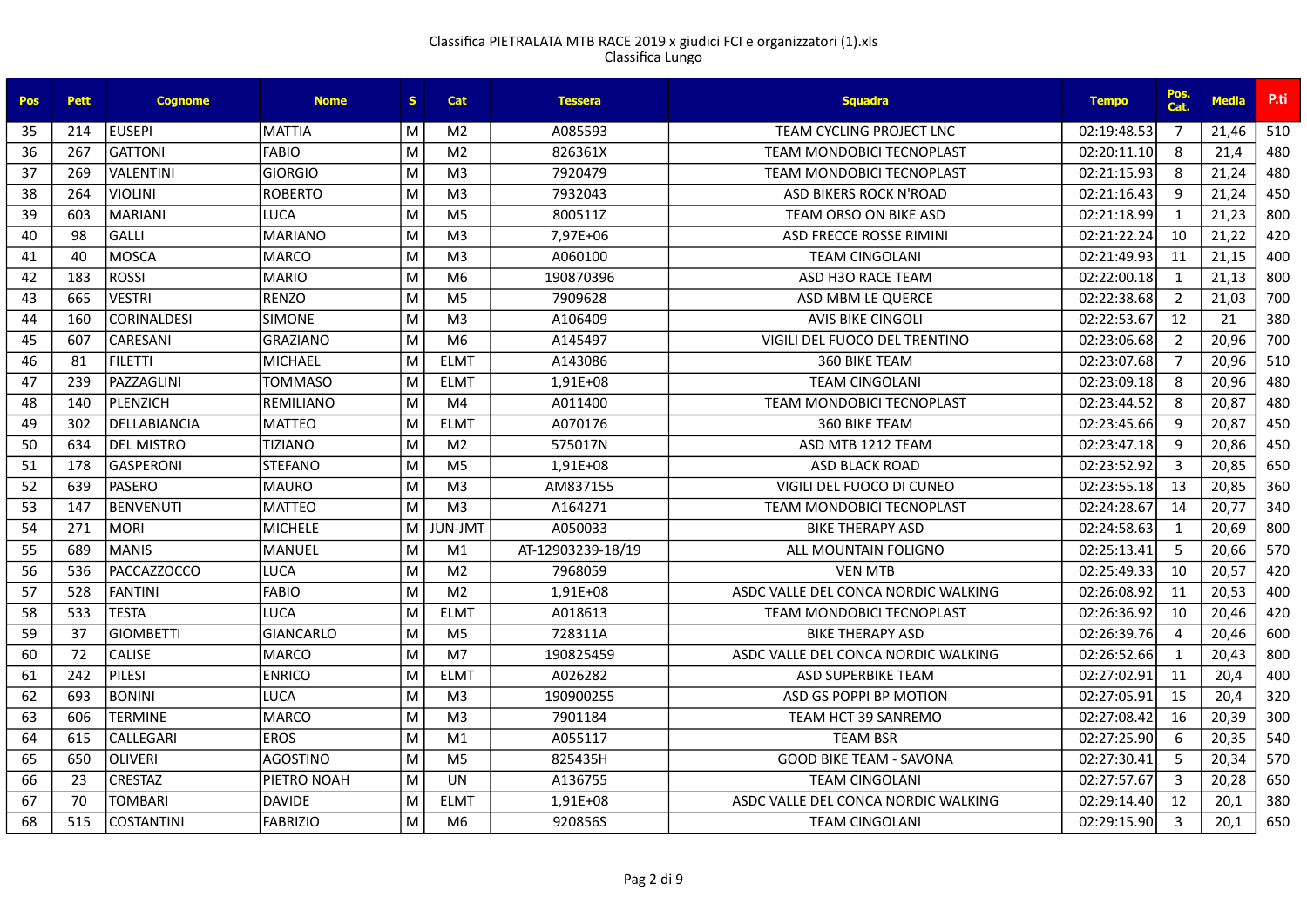| <b>Pos</b> | <b>Pett</b> | <b>Cognome</b>   | <b>Nome</b>            | S. | Cat            | <b>Tessera</b> | <b>Squadra</b>                      | <b>Tempo</b> | Pos.<br>Cat.          | <b>Media</b> | P.ti |
|------------|-------------|------------------|------------------------|----|----------------|----------------|-------------------------------------|--------------|-----------------------|--------------|------|
| 69         | 304         | <b>GIACOMONI</b> | <b>MASSIMO</b>         | M  | M <sub>5</sub> | 7939950        | <b>ASD BLACK RIDERS</b>             | 02:29:43.97  | -6                    | 20,04        | 540  |
| 70         | 127         | <b>AGOSTINI</b>  | <b>GIACOMO</b>         | M  | M4             | 873826R        | <b>TEAM MONDOBICI TECNOPLAST</b>    | 02:29:45.65  | 9                     | 20.03        | 450  |
| 71         | 64          | <b>GHETTI</b>    | <b>DAVIDE</b>          | M  | M1             | 190908940      | <b>BIKE THERAPY ASD</b>             | 02:30:01.16  | $\overline{7}$        | 20           | 510  |
| 72         | 65          | <b>SBARBATI</b>  | <b>MATTEO</b>          | M  | M <sub>1</sub> | 190908938      | <b>BIKE THERAPY ASD</b>             | 02:30:03.40  | 8                     | 19,99        | 480  |
| 73         | 123         | MENGHINI         | <b>GIAMPIERO</b>       | M  | M <sub>5</sub> | A018597        | <b>TEAM CINGOLANI</b>               | 02:30:03.65  | $\overline{7}$        | 19,99        | 510  |
| 74         | 118         | <b>MARIOTTI</b>  | <b>FRANCESCO MARIO</b> | M  | M4             | A079609        | <b>TEAM CINGOLANI</b>               | 02:30:13.15  | 10                    | 19,97        | 420  |
| 75         | 272         | <b>PES</b>       | <b>GIULIO</b>          | м  | TML-JUL        | A110742        | <b>BIKE THERAPY ASD</b>             | 02:30:14.65  | $\overline{2}$        | 19,97        | 700  |
| 76         | 43          | PRENCIPE         | LUIGI                  | M  | M <sub>2</sub> | 191091050      | <b>TEAM CINGOLANI</b>               | 02:30:20.41  | 12                    | 19,96        | 380  |
| 77         | 612         | <b>CHIODEGA</b>  | <b>MANUEL</b>          | M  | M4             | 818139Z        | VIGILI DEL FUOCO DEL TRENTINO       | 02:30:23.65  | 11                    | 19,95        | 400  |
| 78         | 110         | ROSELLI          | <b>MICHELE</b>         | M  | M4             | A114484        | ASD I MUFLONI RACING TEAM           | 02:30:34.67  | 12                    | 19,92        | 380  |
| 79         | 76          | MAGNANI          | PAOLO                  | M  | M <sub>5</sub> | 190825523      | ASDC VALLE DEL CONCA NORDIC WALKING | 02:31:02.15  | 8                     | 19,86        | 480  |
| 80         | 104         | <b>SALVATORI</b> | <b>STEFANO</b>         | M  | M <sub>7</sub> | 7968514        | <b>KTM ASD SCATENATI</b>            | 02:31:03.26  | $\overline{2}$        | 19,86        | 700  |
| 81         | 137         | <b>FRANCIONI</b> | <b>GIULIO</b>          | M  | M1             | A106382        | <b>TEAM MONDOBICI TECNOPLAST</b>    | 02:31:15.90  | 9                     | 19,83        | 450  |
| 82         | 197         | <b>BARTOLINI</b> | <b>MATTEO</b>          | M  | M <sub>2</sub> | A143603        | <b>TEAM CINGOLANI</b>               | 02:31:18.39  | 13                    | 19,83        | 360  |
| 83         | 241         | PIANELLI         | <b>EMANUELE</b>        | M  | M <sub>3</sub> | 800645P        | <b>TEAM CINGOLANI</b>               | 02:31:26.15  | 17                    | 19,81        | 280  |
| 84         | 152         | <b>MARILUNGO</b> | <b>ANDREA</b>          | M  | M <sub>5</sub> | A051653        | ASD CRAZY BIKE CAMERANO             | 02:31:26.89  | 9                     | 19,81        | 450  |
| 85         | 240         | PIAGNERELLI      | <b>MATTEO</b>          | M  | M <sub>2</sub> | A047652        | <b>TEAM CINGOLANI</b>               | 02:31:36.64  | 14                    | 19,79        | 340  |
| 86         | 678         | <b>SCARDILLI</b> | <b>LUCA</b>            | M  | M <sub>3</sub> | A174936        | <b>KENTO RACING TEAM</b>            | 02:31:41.40  | 18                    | 19,78        | 260  |
| 87         | 200         | <b>BORGHI</b>    | <b>ETTORE</b>          | M  | M <sub>5</sub> | 7912808        | ASD VELO CLUB MONTECCHIO VITRIFRIGO | 02:31:51.40  | 10                    | 19,76        | 420  |
| 88         | 623         | <b>BERARDI</b>   | <b>DARIO</b>           | M  | M4             | AM827384       | <b>CUSATI BIKE RACING TEAM</b>      | 02:32:04.15  | 13                    | 19,73        | 360  |
| 89         | 684         | <b>BAIOCCO</b>   | <b>DANIELE</b>         | M  | M <sub>3</sub> | 798491X        | <b>UC PETRIGNANO</b>                | 02:33:51.40  | 19                    | 19,5         | 240  |
| 90         | 622         | <b>TESTA</b>     | SIMONE DOMENICO        | M  | M1             | A143378        | <b>ASD SIXS BOSCARO</b>             | 02:33:56.14  | 10                    | 19,49        | 420  |
| 91         | 138         | <b>GAMBINI</b>   | <b>SIMONE</b>          | M  | <b>ELMT</b>    | A136984        | <b>TEAM MONDOBICI TECNOPLAST</b>    | 02:33:58.39  | 13                    | 19,48        | 360  |
| 92         | 144         | PIETRUCCI        | <b>DAVIDE</b>          | M  | <b>ELMT</b>    | A164681        | <b>TEAM MONDOBICI TECNOPLAST</b>    | 02:33:59.88  | 14                    | 19,48        | 340  |
| 93         | 48          | LEVI             | <b>MARCO</b>           | M  | <b>UN</b>      | A038840        | <b>ASD GC CAPODARCO</b>             | 02:35:06.39  | $\boldsymbol{\Delta}$ | 19,34        | 600  |
| 94         | 112         | TALOZZI          | <b>FEDERICO</b>        | M  | M <sub>4</sub> | A027654        | ASD I MUFLONI RACING TEAM           | 02:35:33.25  | 14                    | 19,29        | 340  |
| 95         | 511         | <b>ELIA</b>      | <b>EMANUELE</b>        | M  | M1             | 190959882      | ASD CICLO DUCALE URBINO             | 02:36:06.65  | 11                    | 19,22        | 400  |
| 96         | 636         | BRUN             | <b>GABRIELE</b>        | M  | M <sub>2</sub> | A042912        | ASD MTB 1212 TEAM                   | 02:36:07.46  | 15                    | 19,22        | 320  |
| 97         | 42          | <b>ORAZI</b>     | <b>ANDREA</b>          | M  | M <sub>6</sub> | 797228D        | <b>TEAM CINGOLANI</b>               | 02:37:01.75  | $\overline{4}$        | 19,11        | 600  |
| 98         | 90          | <b>RICCIONI</b>  | <b>MASSIMO</b>         | M  | M4             | 716575X        | <b>GC MATELICA</b>                  | 02:37:03.39  | 15                    | 19,1         | 320  |
| 99         | 134         | <b>CANTUCCI</b>  | <b>ALESSIO</b>         | M  | <b>ELMT</b>    | 912523G        | <b>TEAM MONDOBICI TECNOPLAST</b>    | 02:37:04.88  | 15                    | 19,1         | 320  |
| 100        | 186         | MORRI            | <b>MIRCO</b>           | M  | M <sub>5</sub> | 190825534      | ASDC VALLE DEL CONCA NORDIC WALKING | 02:37:13.14  | 11                    | 19,08        | 400  |
| 101        | 133         | <b>BROCCOLI</b>  | SANDRO                 | M  | M <sub>6</sub> | A169814        | <b>TEAM MONDOBICI TECNOPLAST</b>    | 02:37:40.50  | -5                    | 19,03        | 570  |
| 102        | 75          | <b>GOBBI</b>     | <b>STEFANO</b>         | M  | M <sub>2</sub> | 190825468      | ASDC VALLE DEL CONCA NORDIC WALKING | 02:37:48.13  | 16                    | 19,01        | 300  |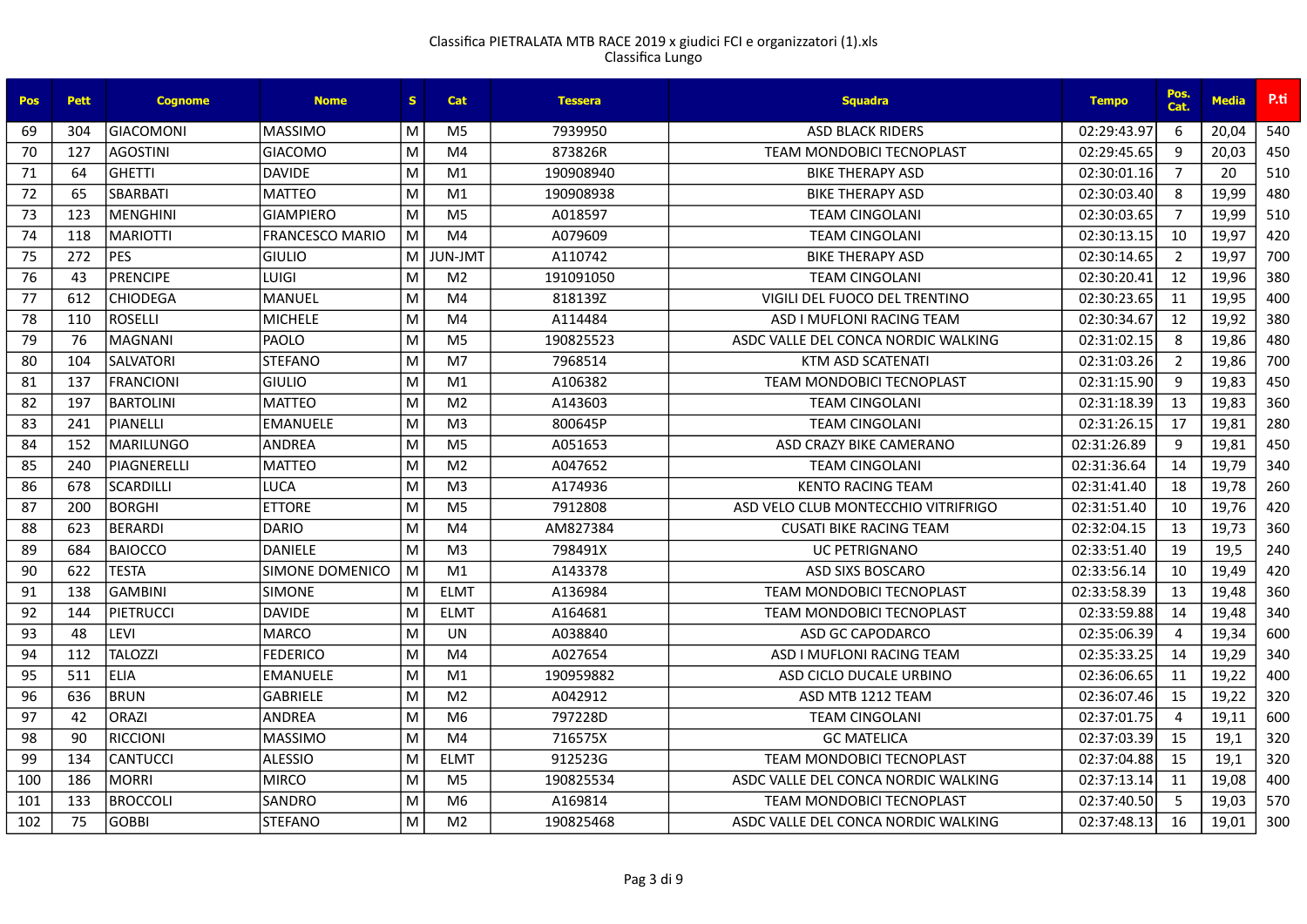| <b>Pos</b> | <b>Pett</b> | <b>Cognome</b>    | <b>Nome</b>       | S. | Cat            | <b>Tessera</b>    | <b>Squadra</b>                               | <b>Tempo</b> | Pos.<br>Cat.   | <b>Media</b> | P.ti |
|------------|-------------|-------------------|-------------------|----|----------------|-------------------|----------------------------------------------|--------------|----------------|--------------|------|
| 103        | 627         | D'ANGELO          | <b>ALESSANDRO</b> | M  | M <sub>3</sub> | A049473           | <b>TRIONO RACING TEAM</b>                    | 02:37:48.15  | 20             | 19,01        | 220  |
| 104        | 265         | VITALI            | <b>FRANCESCO</b>  | M  | M1             | 7926334           | <b>ASD MONTI AZZURRI</b>                     | 02:37:50.12  | 12             | 19,01        | 380  |
| 105        | 121         | BALDINI           | <b>MICHELE</b>    | M  | M <sub>3</sub> | A111771           | <b>TEAM CINGOLANI</b>                        | 02:38:14.27  | 21             | 18,96        | 210  |
| 106        | 619         | FACCHINELLI       | <b>LUIGI</b>      | M  | M1             | A117754           | VIGILI DEL FUOCO DEL TRENTINO                | 02:38:20.12  | 13             | 18,95        | 360  |
| 107        | 238         | PANDOLFI          | <b>LORENZO</b>    | M  | M <sub>2</sub> | 190717269         | ASD MISTERBICI FABRIANO                      | 02:38:27.88  | 17             | 18,93        | 280  |
| 108        | 113         | <b>BORDONI</b>    | <b>PIETRO</b>     | M  | M <sub>6</sub> | 7912398           | <b>ASD MEDINOX</b>                           | 02:39:24.38  | 6              | 18,82        | 540  |
| 109        | 673         | ANGELETTI         | <b>FRANCESCO</b>  | M  | M <sub>3</sub> | 1,91E+08          | PEDALE COLOGNESE ASD                         | 02:40:00.12  | 22             | 18,75        | 200  |
| 110        | 276         | ALUIGI            | <b>ENRICO</b>     | M  | M <sub>3</sub> | A082618           | <b>TEAM MONDOBICI TECNOPLAST</b>             | 02:40:06.16  | 23             | 18,74        | 190  |
| 111        | 209         | <b>CORSALINI</b>  | <b>MICHELE</b>    | M  | M1             | 7920753           | ASD GIULIODORI RENZO BIKE CLUB CAFE'         | 02:40:08.12  | 14             | 18,73        | 340  |
| 112        | 625         | <b>COLARIETI</b>  | <b>DANILO</b>     | M  | M <sub>5</sub> | 7,97E+06          | ASD SANETTI SPORT AMICI DEI VIGILI DEL FUOCO | 02:40:18.37  | 12             | 18,71        | 380  |
| 113        | 34          | STEFANELLI        | <b>DANIELA</b>    | F. | W <sub>2</sub> | 791589S           | <b>TEAM CINGOLANI</b>                        | 02:40:38.20  | $\mathbf{1}$   | 18,68        | 800  |
| 114        | 524         | <b>GIACOMINI</b>  | <b>MAURIZIO</b>   | M  | M <sub>3</sub> | 7972285           | <b>ASD FRECCE ROSSE RIMINI</b>               | 02:40:49.12  | 24             | 18,65        | 180  |
| 115        | 105         | GAMBELLA          | <b>DAVID</b>      | M  | M4             | 7,97E+06          | <b>VEN MTB</b>                               | 02:42:06.99  | 16             | 18,51        | 300  |
| 116        | 635         | DAGIAT            | <b>GIULIO</b>     | M  | M <sub>5</sub> | 190705205         | ASD PEDEMONTANA MOTORSPORT                   | 02:42:16.87  | 13             | 18,49        | 360  |
| 117        | 501         | <b>GIORGINI</b>   | <b>DAVID</b>      | M  | M <sub>5</sub> | 949549P           | <b>TEAM MONDOBICI TECNOPLAST</b>             | 02:42:27.99  | 14             | 18,47        | 340  |
| 118        | 704         | FRANCESCONI       | <b>GIORGIO</b>    | M  | M <sub>3</sub> | 1.91E+08          | <b>BIKE THERAPY ASD</b>                      | 02:42:30.49  | 25             | 18,46        | 170  |
| 119        | 135         | <b>CASAGRANDE</b> | <b>FRANCESCO</b>  | M  | M <sub>2</sub> | A169907           | TEAM MONDOBICI TECNOPLAST                    | 02:43:07.37  | 18             | 18,39        | 260  |
| 120        | 642         | <b>ROBALDO</b>    | <b>FRANCESCO</b>  | M  | M <sub>2</sub> | 7914402           | <b>CICLI PEPINO</b>                          | 02:43:08.47  | 19             | 18,39        | 240  |
| 121        | 701         | GON               | <b>FEDERICO</b>   | M  | M <sub>4</sub> | 7979196           | <b>TEAM GRANZON</b>                          | 02:43:28.86  | 17             | 18,35        | 280  |
| 122        | 529         | PALAZZINI         | <b>DANILO</b>     | M  | M <sub>3</sub> | 1,91E+08          | ASCD VALLE DEL CONCA                         | 02:44:41.36  | 26             | 18,22        | 160  |
| 123        | 146         | <b>AMADORI</b>    | <b>ALBERTO</b>    | M  | <b>ELMT</b>    | A164315           | <b>TEAM MONDOBICI TECNOPLAST</b>             | 02:44:43.60  | 16             | 18,21        | 300  |
| 124        | 251         | SCHIAROLI         | <b>MARCO</b>      | M  | M <sub>2</sub> | A106878           | <b>TEAM CINGOLANI</b>                        | 02:44:54.10  | 20             | 18,19        | 220  |
| 125        | 210         | <b>CUCCARINI</b>  | <b>DIEGO</b>      | M  | M1             | A146785           | <b>TEAM CINGOLANI</b>                        | 02:45:10.73  | 15             | 18,16        | 320  |
| 126        | 672         | PACI              | <b>MATTEO</b>     | M  | M <sub>2</sub> | 7967210           | <b>BIKE INNOVATION TEAM</b>                  | 02:45:20.31  | 21             | 18,15        | 210  |
| 127        | 154         | BUCALA'           | <b>MANUELE</b>    | M  | M1             | A034225           | <b>AVIS BIKE CINGOLI</b>                     | 02:45:37.36  | 16             | 18,11        | 300  |
| 128        | 640         | <b>DUTTO</b>      | ALESSANDRO        | M  | M <sub>3</sub> | AM831790          | VIGILI DEL FUOCO DI CUNEO                    | 02:45:49.61  | 27             | 18,09        | 150  |
| 129        | 103         | FABBRI            | <b>FABIO</b>      | M  | M <sub>6</sub> | 7968491           | <b>KTM ASD SCATENATI</b>                     | 02:46:06.49  | $\overline{7}$ | 18,06        | 510  |
| 130        | 41          | <b>OLIVI</b>      | <b>ALESSIO</b>    | M  | M <sub>6</sub> | 190321948         | <b>TEAM CINGOLANI</b>                        | 02:46:09.23  | 8              | 18,06        | 480  |
| 131        | 175         | LORI              | <b>CLAUDIO</b>    | M  | M <sub>3</sub> | 1,91E+08          | ASD MISTERBICI FABRIANO                      | 02:46:12.27  | 28             | 18,05        | 140  |
| 132        | 5           | AMADASI           | <b>ENRICO</b>     | M  | M8             | 190819789         | <b>BAMBANA BIKE</b>                          | 02:46:13.60  | $\mathbf{1}$   | 18,05        | 800  |
| 133        | 17          | RIGHETTI          | <b>PIETRO</b>     | M  | M <sub>7</sub> | 190836504         | <b>BAMBANA BIKE</b>                          | 02:46:24.47  | $\overline{3}$ | 18,03        | 650  |
| 134        | 59          | <b>CATANIA</b>    | <b>SANTO</b>      | M  | M <sub>2</sub> | AT-11706288-18/19 | <b>CC RACING</b>                             | 02:46:28.35  | 22             | 18,02        | 200  |
| 135        | 176         | <b>ERCOLANI</b>   | <b>EMANUELE</b>   | M  | M <sub>3</sub> | 742               | <b>TEAM COSMOS</b>                           | 02:46:28.36  | 29             | 18,02        | 130  |
| 136        | 513         | NORI              | <b>DIEGO</b>      | M  | M <sub>3</sub> | 7934174           | <b>GREEN BIKE ALE'.CI III</b>                | 02:46:41.10  | 30             | 18           | 120  |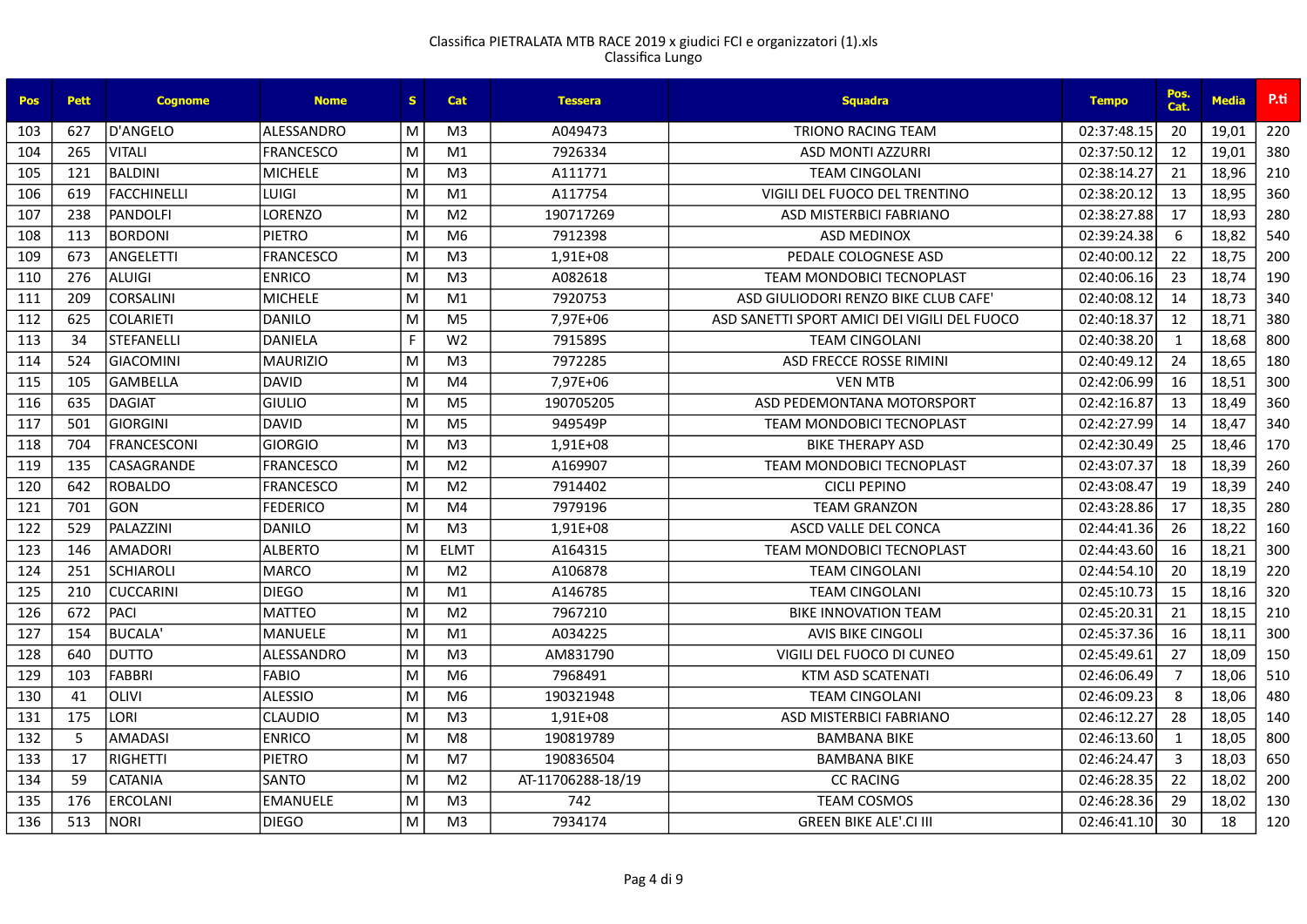| Pos | <b>Pett</b> | <b>Cognome</b>      | <b>Nome</b>      | S. | <b>Cat</b>      | <b>Tessera</b> | <b>Squadra</b>                                 | <b>Tempo</b> | Pos.<br>Cat.   | <b>Media</b> | P.ti |
|-----|-------------|---------------------|------------------|----|-----------------|----------------|------------------------------------------------|--------------|----------------|--------------|------|
| 137 | 179         | <b>GASPERONI</b>    | LEONARDO         | M  | M <sub>3</sub>  | 1282           | <b>TEAM COSMOS</b>                             | 02:46:52.35  | -31            | 17,98        | 115  |
| 138 | 174         | <b>RICCI</b>        | <b>MARCELLO</b>  | M  | M <sub>7</sub>  | 190825543      | ASDC VALLE DEL CONCA NORDIC WALKING            | 02:46:59.35  | $\overline{a}$ | 17,97        | 600  |
| 139 | 184         | CAPPELLACCI         | <b>MARCO</b>     | M  | <b>ELMT</b>     | A147248        | <b>TEAM MONDOBICI TECNOPLAST</b>               | 02:47:01.35  | 17             | 17,96        | 280  |
| 140 | 143         | VENTURI             | <b>OTELLO</b>    | M  | M <sub>5</sub>  | 855713V        | <b>TEAM MONDOBICI TECNOPLAST</b>               | 02:47:12.97  | 15             | 17,94        | 320  |
| 141 | 153         | <b>BUATTI</b>       | <b>MASSIMO</b>   | M  | M4              | A169050        | <b>AVIS BIKE CINGOLI</b>                       | 02:47:25.59  | 18             | 17,92        | 260  |
| 142 | 523         | <b>UGOLINI</b>      | <b>ENRICO</b>    | M  | M <sub>5</sub>  | 927616L        | <b>TEAM MONDOBICI TECNOPLAST</b>               | 02:48:25.09  | 16             | 17.81        | 300  |
| 143 | 705         | GHILARDINI          | <b>FABIO</b>     | M  | M <sub>6</sub>  | A023139        | <b>ASD CICLI BETTONI</b>                       | 02:48:38.45  | 9              | 17,79        | 450  |
| 144 | 77          | <b>MIGANI</b>       | <b>DENIS</b>     | M  | M <sub>5</sub>  | 1.90E+08       | ASDC VALLE DEL CONCA NORDIC WALKING            | 02:48:38.87  | 17             | 17,79        | 280  |
| 145 | 620         | <b>CENCINI</b>      | <b>MASSIMO</b>   | M  | M <sub>6</sub>  | 191042638      | <b>ASD MTB AMIATA</b>                          | 02:48:53.09  | 10             | 17,76        | 420  |
| 146 | 208         | <b>CORINALDESI</b>  | <b>CLAUDIO</b>   | M  | M4              | 190984695      | <b>KTM MONKEY BIKE</b>                         | 02:48:54.84  | 19             | 17,76        | 240  |
| 147 | 663         | TOTO                | <b>ALFREDO</b>   | M  | M <sub>5</sub>  | 1,91E+08       | ASD AMICI DEL GRUPPO SPORTIVO VVF MASSIMO BONI | 02:49:04.34  | 18             | 17,74        | 260  |
| 148 | 613         | <b>ZAMBOTTI</b>     | <b>ALEX</b>      | M  | M <sub>1</sub>  | A144265        | VIGILI DEL FUOCO DEL TRENTINO                  | 02:49:17.35  | 17             | 17,72        | 280  |
| 149 | 656         | <b>CERBONESCHI</b>  | <b>MAURIZIO</b>  | M  | M <sub>5</sub>  | 190786852      | <b>FREE BIKERS PEDALE FOLLONICHESE</b>         | 02:49:17.85  | 19             | 17,72        | 240  |
| 150 | 55          | ANTINORI            | <b>MARCO</b>     | M  | M4              | 294            | SAN MARINO MTB TEAM                            | 02:49:41.59  | -20            | 17,68        | 220  |
| 151 | 73          | DONADI              | MASSIMILIANO     | M  | M4              | 190825462      | ASDC VALLE DEL CONCA NORDIC WALKING            | 02:49:50.64  | 21             | 17,66        | 210  |
| 152 | 180         | <b>TORTOLANI</b>    | <b>UGO</b>       | M  | M4              | 190886203      | POL. YOUNG LINE                                | 02:49:57.09  | 22             | 17,65        | 200  |
| 153 | 35          | <b>GRIFI</b>        | <b>SARA</b>      | F  | DE              | 531320S        | ASD GC CAPODARCO                               | 02:49:58.10  | $\mathbf{1}$   | 17,65        | 800  |
| 154 | 670         | BASSO               | <b>DAVIDE</b>    | M  | M <sub>5</sub>  | A054388        | BIKE CLUB 2000                                 | 02:50:02.59  | 20             | 17,64        | 220  |
| 155 | 228         | <b>GURRIERI</b>     | <b>GIACOMO</b>   | M  | M <sub>3</sub>  | A177869        | <b>AVIS BIKE CINGOLI</b>                       | 02:50:22.22  | 32             | 17.61        | 110  |
| 156 | 518         | <b>RIBUOLI</b>      | <b>LUCA</b>      | M  | M <sub>1</sub>  | 7972191        | <b>ASD BLACK RIDERS</b>                        | 02:50:28.97  | 18             | 17,6         | 260  |
| 157 | 668         | <b>ZUCCARELLO</b>   | <b>FRANCESCO</b> | M  | M6              | 638237E        | LEONES TREVISO MTB RACING TEAM                 | 02:51:11.59  | 11             | 17,53        | 400  |
| 158 | 101         | MARZIALI            | <b>JADER</b>     | M  | M <sub>3</sub>  | A149595        | ASD POLISPORTIVA BIKEFAN                       | 02:51:23.73  | 33             | 17,5         | 105  |
| 159 | 527         | <b>CINOTTI</b>      | <b>FEDERICO</b>  | M  | <b>ELMT</b>     | 191051054      | ASD AVIS MONDOLFO BIKERS                       | 02:51:25.09  | 18             | 17,5         | 260  |
| 160 | 130         | BELARDINELLI        | <b>RODOLFO</b>   | M  | M <sub>5</sub>  | 885195E        | <b>TEAM MONDOBICI TECNOPLAST</b>               | 02:51:27.83  | 21             | 17,5         | 210  |
| 161 | 218         | <b>FRANCESCHINI</b> | <b>ANDREA</b>    | M  | M <sub>5</sub>  | 190411481      | <b>TEAM CINGOLANI</b>                          | 02:51:30.59  | 22             | 17,49        | 200  |
| 162 | 692         | <b>PERUZZI</b>      | <b>ANDREA</b>    | M  | M4              | 2119295        | <b>GS VIGILI DEL FUOCO AREZZO</b>              | 02:51:35.09  | 23             | 17,48        | 190  |
| 163 | 306         | PENSERINI           | <b>ELIA</b>      | M  | <b>TML-JULI</b> | 190176909      | ASD TEAM BIKE VALCONCA                         | 02:51:42.59  | 3              | 17,47        | 650  |
| 164 | 680         | <b>ANTENUCCI</b>    | <b>ANDREA</b>    | M  | M4              | 190384157      | <b>ISERNIA MOUNTAIN ADVENTURES</b>             | 02:51:45.83  | 24             | 17,47        | 180  |
| 165 | 148         | PAOLI               | <b>EMILIANO</b>  | M  | M4              | A058811        | <b>TEAM MONDOBICI TECNOPLAST</b>               | 02:51:53.34  | 25             | 17,45        | 170  |
| 166 | 610         | LEONARDELLI         | <b>MIRCO</b>     | M  | <b>ELMT</b>     | A147081        | VIGILI DEL FUOCO DEL TRENTINO                  | 02:51:56.83  | 19             | 17,45        | 240  |
| 167 | 677         | <b>VICINI</b>       | CRISTIANO        | M  | M <sub>3</sub>  | AM826971       | ASD CICLOTECH                                  | 02:52:09.34  | 34             | 17,43        | 100  |
| 168 | 273         | <b>MILIFFI</b>      | <b>MATTIA</b>    | M  | <b>TML-JULI</b> | A051293        | <b>TEAM MONDOBICI TECNOPLAST</b>               | 02:52:17.84  | $\overline{4}$ | 17,41        | 600  |
| 169 | 25          | <b>BARBARESI</b>    | <b>RENATO</b>    | M  | M7              | 885165P        | <b>TEAM MONDOBICI TECNOPLAST</b>               | 02:52:28.33  | .5             | 17,39        | 570  |
| 170 | 654         | PIVA                | <b>STEFANO</b>   | M  | <b>ELMT</b>     | 190915108      | <b>TEAM PASSION FAENTINA</b>                   | 02:53:01.59  | 20             | 17,34        | 220  |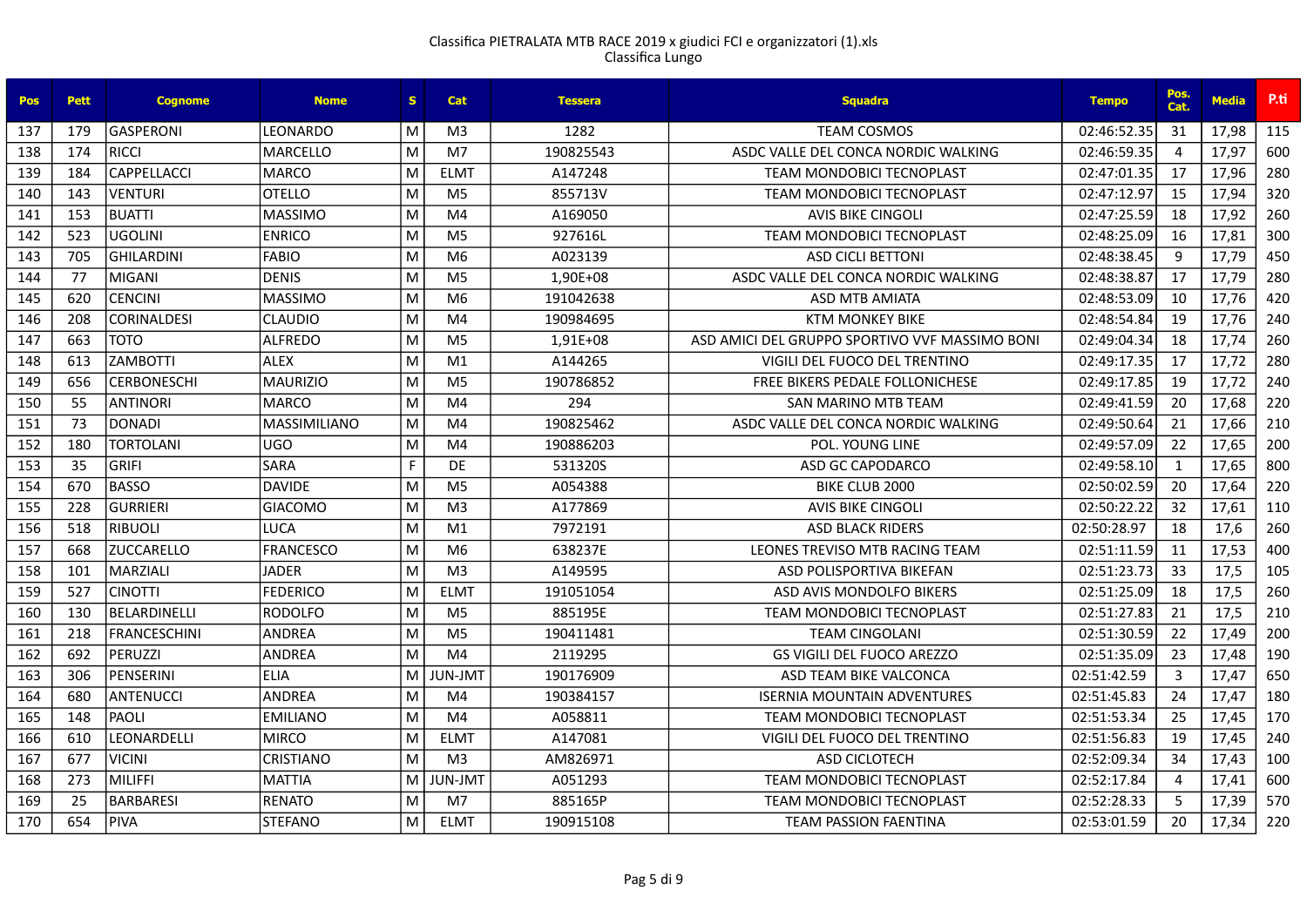| Pos | <b>Pett</b> | <b>Cognome</b>            | <b>Nome</b>         | S. | <b>Cat</b>     | <b>Tessera</b>    | <b>Squadra</b>                      | <b>Tempo</b> | Pos.<br>Cat.   | <b>Media</b> | P.ti |
|-----|-------------|---------------------------|---------------------|----|----------------|-------------------|-------------------------------------|--------------|----------------|--------------|------|
| 171 | 83          | MILIFFI                   | <b>GIAMPIERO</b>    | M  | M <sub>5</sub> | 7952222           | <b>ASD GC I BRIGANTI</b>            | 02:53:03.58  | 23             | 17,34        | 190  |
| 172 | 641         | ROCCHIA                   | <b>DAVIDE</b>       | M  | M <sub>4</sub> | AM831789          | VIGILI DEL FUOCO DI CUNEO           | 02:54:14.83  | 26             | 17,22        | 160  |
| 173 | 60          | <b>BARBAROSSA</b>         | <b>THOMAS</b>       | M  | M <sub>2</sub> | A017529           | ASD BICI ADVENTURE TEAM             | 02:54:28.82  | 23             | 17,2         | 190  |
| 174 | 624         | <b>LUPI</b>               | <b>MASSIMILIANO</b> | M  | M <sub>6</sub> | 190227341         | <b>ASD BY BIKE</b>                  | 02:54:30.71  | 12             | 17,19        | 380  |
| 175 | 266         | <b>ZEPPONI</b>            | ALESSANDRO          | M  | M4             | A092073           | ASD CRAZY BIKE CAMERANO             | 02:55:00.08  | 27             | 17,14        | 150  |
| 176 | 534         | <b>SCALINI</b>            | ALESSANDRO          | M  | M <sub>5</sub> | 989529U           | <b>ASD SUPERBIKE TEAM</b>           | 02:55:22.83  | 24             | 17,11        | 180  |
| 177 | 122         | <b>BERARDI</b>            | <b>GIORGIO</b>      | M  | M <sub>4</sub> | A018375           | <b>TEAM CINGOLANI</b>               | 02:55:23.72  | 28             | 17,11        | 140  |
| 178 | 658         | PELLEGRINI                | <b>FEDERICO</b>     | M  | M4             | 190818209         | <b>HI MOD BIKE ASD</b>              | 02:55:39.30  | 29             | 17,08        | 130  |
| 179 | 602         | <b>NESTI</b>              | <b>ANDREA</b>       | M  | M <sub>4</sub> | 191066551         | <b>SANSONI TEAM</b>                 | 02:56:16.57  | 30             | 17,02        | 120  |
| 180 | 229         | LUZIETTI                  | <b>GIANLUCA</b>     | M  | M <sub>2</sub> | A143738           | <b>TEAM CINGOLANI</b>               | 02:56:20.33  | 24             | 17,01        | 180  |
| 181 | 688         | <b>BUSCIANTELLA RICCI</b> | <b>SANDRO</b>       | M  | M <sub>6</sub> | A107344           | <b>ASD CT BASTIA</b>                | 02:56:30.96  | 13             | 17           | 360  |
| 182 | 616         | <b>AZZETTI</b>            | <b>IVANO</b>        | M  | M4             | 777995S           | VIGILI DEL FUOCO DEL TRENTINO       | 02:56:45.98  | 31             | 16,97        | 115  |
| 183 | 535         | <b>BONIFAZI</b>           | <b>MARCO</b>        | M  | M <sub>5</sub> | A047934           | <b>ASD SUPERBIKE TEAM</b>           | 02:56:55.32  | 25             | 16,96        | 170  |
| 184 | 97          | <b>MAZZOTTI</b>           | <b>FILIPPO</b>      | M  | M <sub>1</sub> | 7923062           | ASD FRECCE ROSSE RIMINI             | 02:56:56.32  | 19             | 16,96        | 240  |
| 185 | 706         | <b>MESSANA</b>            | <b>MARCELLO</b>     | M  | M4             | <b>MANCA</b>      | <b>GS COSENTINO</b>                 | 02:57:10.56  | 32             | 16,93        | 110  |
| 186 | 79          | PAGNINI                   | <b>NICOLAS</b>      | M  | <b>ELMT</b>    | 190825537         | ASDC VALLE DEL CONCA NORDIC WALKING | 02:57:20.56  | 21             | 16,92        | 210  |
| 187 | 215         | <b>FERRIERO</b>           | <b>ANTONIO</b>      | M  | M4             | 190984691         | <b>KTM MONKEY BIKE</b>              | 02:57:39.31  | 33             | 16,89        | 105  |
| 188 | 84          | <b>PATRIGNANI</b>         | <b>MICHELE</b>      | M  | M <sub>3</sub> | 7,95E+06          | <b>ASD GC I BRIGANTI</b>            | 02:57:40.06  | 35             | 16,89        | 95   |
| 189 | 674         | <b>MORSIANI</b>           | <b>FABIO</b>        | M  | M <sub>2</sub> | <b>MANCA</b>      | <b>INDIVIDUALE</b>                  | 02:57:48.67  | 25             | 16,87        | 170  |
| 190 | 510         | <b>FRANCESCONI</b>        | <b>STEFANIA</b>     | F  | W1             | A060176           | ASD MTB 1212 TEAM                   | 02:57:49.31  | $\mathbf{1}$   | 16,87        | 800  |
| 191 | 100         | <b>CORVATTA</b>           | <b>MATTEO</b>       | M  | M4             | 7940451           | ASD CICLO CLUB RECANATI             | 02:58:35.29  | 34             | 16,8         | 100  |
| 192 | 682         | <b>MORSELLA</b>           | DOMENICO ADRIANO    | M  | M <sub>4</sub> | 1,99E+08          | <b>ISERNIA MOUNTAIN ADVENTURES</b>  | 02:58:50.81  | 35             | 16,78        | 95   |
| 193 | 190         | <b>MAINARDI</b>           | <b>ROBERTO</b>      | M  | M7             | 191041713         | ASDC VALLE DEL CONCA NORDIC WALKING | 02:59:10.37  | 6              | 16,74        | 540  |
| 194 | 649         | ALESSANDRI                | <b>ALESSANDRO</b>   | M  | M <sub>2</sub> | A179873           | <b>TEAM SENZA SENSO</b>             | 03:00:26.45  | -26            | 16,63        | 160  |
| 195 | 609         | FILIPPI                   | <b>LUCA</b>         | M  | <b>ELMT</b>    | A083179           | VIGILI DEL FUOCO DEL TRENTINO       | 03:00:31.80  | 22             | 16,62        | 200  |
| 196 | 207         | <b>COPPARI</b>            | <b>GIOVANNI</b>     | M  | M <sub>2</sub> | A176403           | <b>TEAM CINGOLANI</b>               | 03:00:58.06  | 27             | 16,58        | 150  |
| 197 | 637         | <b>PANDINI</b>            | <b>ANDREA</b>       | M  | M <sub>4</sub> | 7907409           | <b>GS VIGILI DEL FUOCO VARESE</b>   | 03:01:03.53  | 36             | 16,57        | 90   |
| 198 | 707         | <b>GIAMPAOLETTI</b>       | <b>FEDERICO</b>     | M  | M <sub>2</sub> | 1,91E+08          | <b>KTM MONKEY BIKE</b>              | 03:01:10.06  | 28             | 16,56        | 140  |
| 199 | 181         | <b>TOSCHI</b>             | <b>BENEDETTA</b>    | F  | W1             | 1,91E+08          | POL. YOUNG LINE                     | 03:01:10.54  | $\overline{2}$ | 16,56        | 700  |
| 200 | 638         | LANFRANCHI                | <b>EDGARDO</b>      | M  | M <sub>2</sub> | AT-13616906-18/19 | <b>VAL SANMARTINO</b>               | 03:02:19.55  | 29             | 16,45        | 130  |
| 201 | 694         | <b>CIPOLLINI</b>          | <b>WALTER</b>       | M  | M4             | A000805           | <b>GS CASTELTROSINO SUPERBIKE</b>   | 03:02:19.96  | 37             | 16,45        | 85   |
| 202 | 187         | <b>BERARDUCCI</b>         | <b>DANIELE</b>      | M  | M6             | 1,91E+08          | ASDC VALLE DEL CONCA NORDIC WALKING | 03:02:50.30  | 14             | 16,41        | 340  |
| 203 | 646         | <b>SPEZIALI</b>           | <b>GINO</b>         | M  | M <sub>6</sub> | AT-02303565-18/19 | <b>ARDENNO SPORTIVA</b>             | 03:03:02.05  | 15             | 16,39        | 320  |
| 204 | 617         | <b>DALPONTE</b>           | <b>RENZO</b>        | M  | M <sub>8</sub> | 7933516           | VIGILI DEL FUOCO DEL TRENTINO       | 03:04:07.05  | 2              | 16,29        | 700  |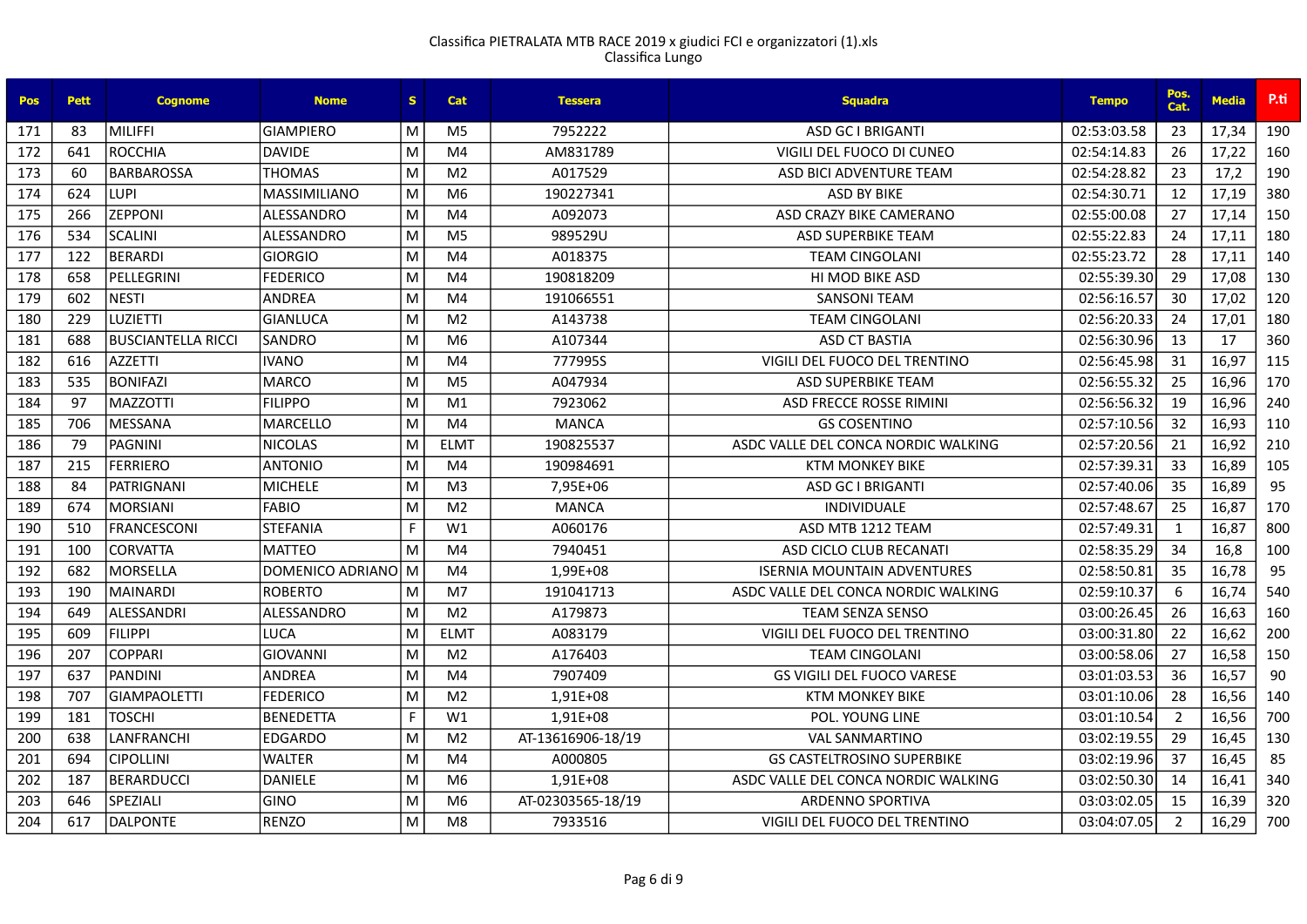| Pos | <b>Pett</b> | <b>Cognome</b>    | <b>Nome</b>           | S. | Cat            | <b>Tessera</b>    | <b>Squadra</b>                                 | <b>Tempo</b> | Pos.<br>Cat.   | <b>Media</b> | P.ti |
|-----|-------------|-------------------|-----------------------|----|----------------|-------------------|------------------------------------------------|--------------|----------------|--------------|------|
| 205 | 685         | <b>CAPITINI</b>   | <b>CLAUDIO</b>        | М  | M <sub>5</sub> | AM826807          | <b>UC BASTIA</b>                               | 03:04:39.30  | 26             | 16,25        | 160  |
| 206 | 659         | PEZZI             | <b>MARCO</b>          | M  | M <sub>2</sub> | 190894311         | ASD AMICI DEL GRUPPO SPORTIVO VVF MASSIMO BONI | 03:04:44.56  | 30             | 16,24        | 120  |
| 207 | 629         | <b>AGRATI</b>     | <b>ROBERTO</b>        | м  | M6             | A111782           | ASD VELO CLUB CASSANO D'ADDA                   | 03:04:53.31  | 16             | 16,23        | 300  |
| 208 | 647         | <b>RAVIZZA</b>    | <b>GIOVANNI</b>       | M  | M <sub>5</sub> | AT-02303563-18/19 | <b>ARDENNO SPORTIVA</b>                        | 03:04:55.05  | 27             | 16,22        | 150  |
| 209 | 690         | LANGELI           | <b>RICCARDO</b>       | M  | M <sub>3</sub> | AT-12903852-18/19 | ALL MOUNTAIN FOLIGNO                           | 03:05:06.55  | 36             | 16,21        | 90   |
| 210 | 532         | <b>BARTOZZI</b>   | <b>FRANCESCO</b>      | M  | M <sub>4</sub> | 7932562           | <b>ASD BLACK RIDERS</b>                        | 03:06:07.55  | 38             | 16,12        | 80   |
| 211 | 161         | LAMASSA           | <b>GIOVAN GIACOMO</b> | М  | M <sub>2</sub> | A089377           | <b>AVIS BIKE CINGOLI</b>                       | 03:06:16.80  | 31             | 16,11        | 115  |
| 212 | 305         | <b>FEDUZI</b>     | <b>EMANUELE</b>       | M  | M <sub>2</sub> | 925608B           | <b>TEAM MONDOBICI TECNOPLAST</b>               | 03:06:47.45  | 32             | 16,06        | 110  |
| 213 | 102         | <b>SASDELLI</b>   | <b>MICHELE</b>        | M  | M <sub>4</sub> | 190848098         | <b>BAMBANA BIKE</b>                            | 03:07:50.54  | 39             | 15,97        | 75   |
| 214 | 300         | <b>GALLI</b>      | <b>ANDREA</b>         | M  | M1             | 7968332           | SCOGLIO CYCLING TEAM ASD                       | 03:07:58.06  | 20             | 15,96        | 220  |
| 215 | 223         | GIORDANI          | LUIGINO               | M  | M <sub>5</sub> | A111293           | <b>GC MATELICA</b>                             | 03:08:08.04  | 28             | 15,95        | 140  |
| 216 | 645         | DELLA POLLINA     | <b>MATTEO</b>         | M  | M <sub>5</sub> | AT-02303431-18/19 | ARDENNO SPORTIVA                               | 03:08:26.86  | 29             | 15,92        | 130  |
| 217 | 632         | <b>GENTILETTI</b> | <b>MATTEO</b>         | M  | M <sub>3</sub> | 7951063           | <b>FREEDOM BIKE ASD</b>                        | 03:08:55.53  | 37             | 15,88        | 85   |
| 218 | 655         | <b>ROLFINI</b>    | <b>FEDERICO</b>       | M  | M <sub>2</sub> | 7977603           | <b>ASD FERRARA BIKE</b>                        | 03:10:31.17  | 33             | 15,75        | 105  |
| 219 | 702         | <b>MERVIG</b>     | <b>FRANCO</b>         | M  | M <sub>7</sub> | A024539           | UC GRADISCA D'ISONZO                           | 03:10:55.31  | $\overline{7}$ | 15,71        | 510  |
| 220 | 657         | <b>BONELLI</b>    | <b>CLAUDIO</b>        | M  | M <sub>4</sub> | 1,91E+08          | ASD AMICI DEL GRUPPO SPORTIVO VVF MASSIMO BONI | 03:11:02.53  | 40             | 15.7         | 70   |
| 221 | 631         | <b>CORTI</b>      | <b>CRISTIAN</b>       | M  | M <sub>4</sub> | A144893           | <b>ASD BINDELLA</b>                            | 03:11:32.62  | 41             | 15,66        | 50   |
| 222 | 600         | <b>CASTELLAN</b>  | <b>TOSAWI</b>         | M  | M <sub>3</sub> | A141934           | <b>TSI FREE BIKE ASD</b>                       | 03:12:43.20  | 38             | 15,57        | 80   |
| 223 | 537         | <b>CASACCIA</b>   | <b>MICHELE</b>        | M  | M <sub>3</sub> | 191157579         | <b>KTM MONKEY BIKE</b>                         | 03:13:13.02  | 39             | 15,53        | 75   |
| 224 | 683         | <b>GIUSTI</b>     | <b>GIANCARLO</b>      | M  | M <sub>6</sub> | 7906521           | <b>FREEDOM BIKE ASD</b>                        | 03:14:34.77  | 17             | 15,42        | 280  |
| 225 | 667         | MAZZUOLI          | <b>MICHELE</b>        | M  | M <sub>1</sub> | 7918214           | ASD MBM LE QUERCE                              | 03:15:12.27  | 21             | 15,37        | 210  |
| 226 | 111         | <b>GIOVANNINI</b> | <b>ZEFFERINO</b>      | M  | M <sub>8</sub> | A030763           | ASD I MUFLONI RACING TEAM                      | 03:15:37.26  | $\overline{3}$ | 15,34        | 650  |
| 227 | 125         | <b>VALENTINI</b>  | DANIELE               | M  | M <sub>5</sub> | A167901           | TEAM MONDOBICI TECNOPLAST                      | 03:15:56.06  | 30             | 15,31        | 120  |
| 228 | 679         | D'ANNIBALE        | <b>LUCA</b>           | M  | M1             | A176214           | ASD IL BICICLO TEAM NEW LIMITS                 | 03:16:00.32  | 22             | 15,31        | 200  |
| 229 | 608         | <b>FERRARI</b>    | SILVIO                | M  | M <sub>7</sub> | 7,93E+06          | VIGILI DEL FUOCO DEL TRENTINO                  | 03:16:03.77  | 8              | 15,3         | 480  |
| 230 | 601         | PIERALLINI        | <b>SIMONE</b>         | M  | M <sub>3</sub> | A151256           | <b>TSI FREE BIKE ASD</b>                       | 03:16:12.02  | 40             | 15,29        | 70   |
| 231 | 89          | <b>TOSI</b>       | <b>MASSIMO</b>        | M  | M <sub>7</sub> | AT-15202103-18/19 | <b>ASD SBUBBIKERS</b>                          | 03:16:23.64  | 9              | 15,28        | 450  |
| 232 | 531         | <b>TOZZI</b>      | <b>MASSIMO</b>        | M  | M <sub>4</sub> | 510               | <b>ESATRAIL</b>                                | 03:16:41.69  | 42             | 15,25        | 50   |
| 233 | 243         | <b>PONTE</b>      | <b>MARCO</b>          | M  | M <sub>5</sub> | A085778           | ASD CRAZY BIKE CAMERANO                        | 03:16:48.51  | 31             | 15,24        | 115  |
| 234 | 504         | <b>CORRADETTI</b> | LUCA                  | M  | M <sub>3</sub> | A176416           | PEDALE RIMINESE TERRANOVA                      | 03:17:06.63  | 41             | 15,22        | 50   |
| 235 | 9           | <b>FERRI</b>      | <b>MAURO</b>          | M  | M <sub>8</sub> | 190819790         | <b>BAMBANA BIKE</b>                            | 03:18:21.51  | $\overline{a}$ | 15,12        | 600  |
| 236 | 652         | <b>ZANIRATO</b>   | <b>MAURO</b>          | M  | M <sub>3</sub> | 199064616         | <b>GS VIGILI DEL FUOCO FERRARA</b>             | 03:19:49.00  | 42             | 15,01        | 50   |
| 237 | 99          | <b>BALDI</b>      | <b>GIANNI</b>         | M  | M4             | AT-04815280-18/19 | <b>SPARTANI</b>                                | 03:19:58.00  | 43             | 15           | 50   |
| 238 | 224         | GIULI             | <b>ROBERTO</b>        | M  | M <sub>5</sub> | 797484P           | ASD ALTA VALLE DEL POTENZA                     | 03:20:39.99  | 32             | 14,95        | 110  |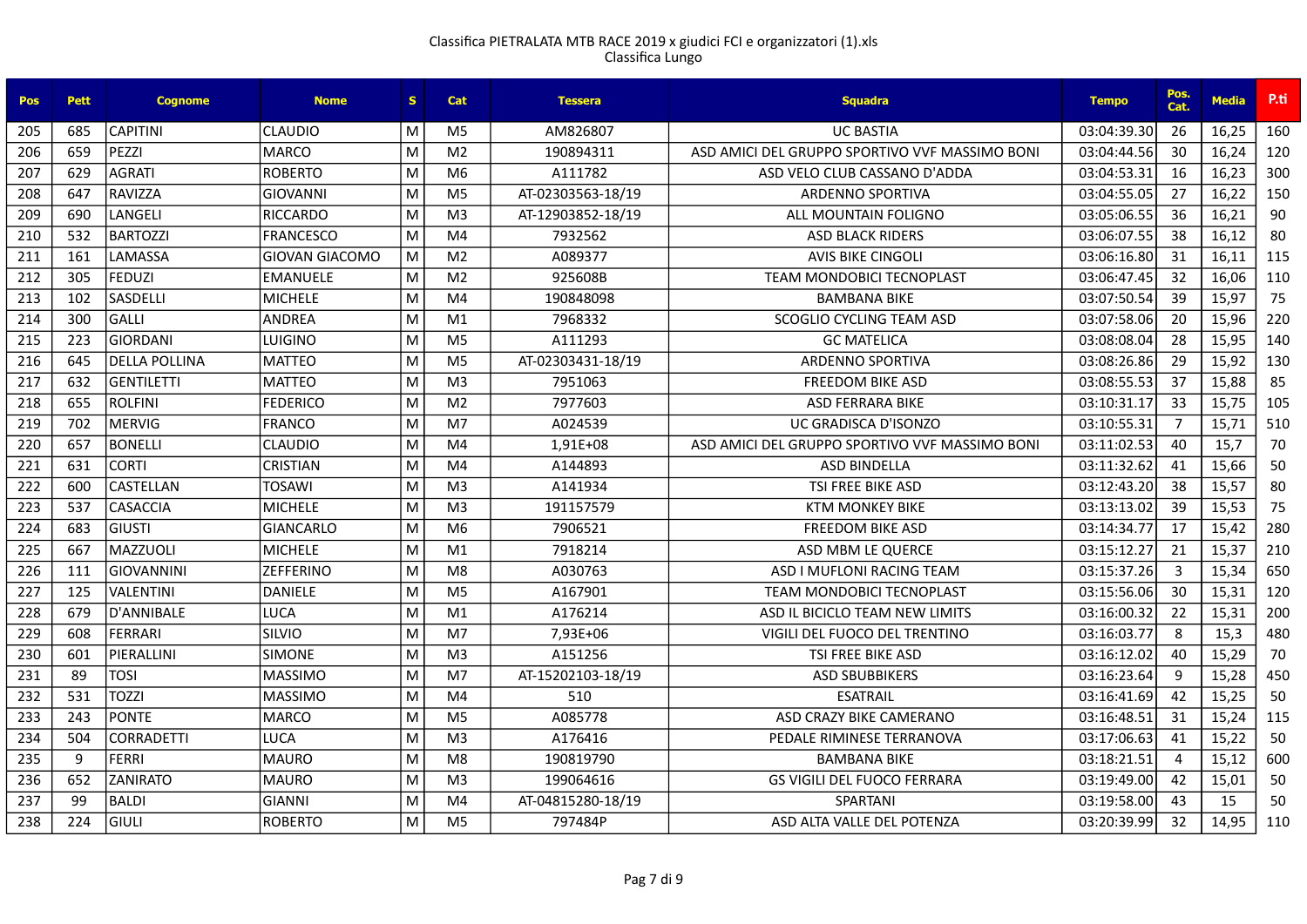| <b>Pos</b> | <b>Pett</b>  | <b>Cognome</b>    | <b>Nome</b>         | S. | Cat            | <b>Tessera</b>    | <b>Squadra</b>                                 | <b>Tempo</b> | Pos.<br>Cat.   | <b>Media</b> | P.ti |
|------------|--------------|-------------------|---------------------|----|----------------|-------------------|------------------------------------------------|--------------|----------------|--------------|------|
| 239        | 255          | <b>SORCI</b>      | <b>GABRIELE</b>     | M  | M <sub>3</sub> | 190908942         | <b>BIKE THERAPY ASD</b>                        | 03:22:01.41  | 43             | 14,85        | 50   |
| 240        | 520          | GUIDUCCI          | <b>MASSIMO</b>      | M  | M <sub>3</sub> | 191051043         | ASD AVIS MONDOLFO BIKERS                       | 03:23:01.74  | 44             | 14,78        | 50   |
| 241        | 644          | <b>DOMINICI</b>   | <b>LUCA</b>         | M  | M <sub>2</sub> | 199020376         | <b>TEAM MONDOBICI TECNOPLAST</b>               | 03:23:25.17  | 34             | 14,75        | 100  |
| 242        | 660          | <b>NAZZARO</b>    | <b>IVO</b>          | M  | M <sub>6</sub> | 190854712         | ASD AMICI DEL GRUPPO SPORTIVO VVF MASSIMO BONI | 03:25:03.92  | 18             | 14,63        | 260  |
| 243        | 676          | LIBERATI          | GUIDO               | M  | M <sub>4</sub> | 7971608           | ASD BIKER IN LIBERTA'                          | 03:25:34.66  | 44             | 14,59        | 50   |
| 244        | 538          | <b>MAZZANTI</b>   | LORENZO             | M  | M <sub>2</sub> | 1911157580        | <b>KTM MONKEY BIKE</b>                         | 03:25:35.26  | 35             | 14,59        | 95   |
| 245        | 189          | BIANCHI           | <b>ENRICO</b>       | M  | M <sub>2</sub> | A174343           | A.S.D. BEST BIKE                               | 03:27:42.47  | 36             | 14,44        | 90   |
| 246        | 53           | <b>SIMONI</b>     | <b>STEFANO</b>      | M  | M <sub>7</sub> | AT-06204245-18/19 | <b>100% BIKE</b>                               | 03:29:05.15  | 10             | 14,35        | 420  |
| 247        | 666          | GALLI             | <b>MASSIMO</b>      | M  | M <sub>6</sub> | 190931470         | ASD AMICI DEL GRUPPO SPORTIVO VVF MASSIMO BONI | 03:30:53.47  | 19             | 14,23        | 240  |
| 248        | 664          | PETRUCCI          | GUIDO               | M  | M <sub>6</sub> | 199045118         | ASD AMICLDEL GRUPPO SPORTIVO VVF MASSIMO BONI  | 03:31:04.71  | 20             | 14,21        | 220  |
| 249        | 648          | <b>FONTANESI</b>  | <b>CORRADO</b>      | M  | M <sub>5</sub> | 191073406         | <b>GS VIGILI DEL FUOCO FERRARA</b>             | 03:31:19.61  | 33             | 14,2         | 105  |
| 250        | 611          | <b>LUCHETTA</b>   | <b>IVO</b>          | M  | M <sub>6</sub> | 7933521           | VIGILI DEL FUOCO DEL TRENTINO                  | 03:31:25.21  | 21             | 14,19        | 210  |
| 251        | 508          | <b>FREGNAN</b>    | STEFANO             | M  | M <sub>6</sub> | 863883R           | <b>GS VVFF PORDENONE</b>                       | 03:32:43.21  | 22             | 14,1         | 200  |
| 252        | 47           | İGIULIANELLI      | <b>MARIO</b>        | M  | M8             | 190785877         | <b>TEAM MONDOBICI TECNOPLAST</b>               | 03:33:18.47  | -5             | 14,06        | 570  |
| 253        | 630          | <b>CROTTI</b>     | <b>GIOVANNI</b>     | M  | M <sub>5</sub> | 7951151           | GS VIGILI DEL FUOCO VARESE                     | 03:33:32.65  | 34             | 14,05        | 100  |
| 254        | 234          | MOSCA             | MARIO               | M  | M <sub>6</sub> | 7925829           | <b>ASD MONTI AZZURRI</b>                       | 03:33:50.96  | 23             | 14,03        | 190  |
| 255        | 700          | PANOZZO           | <b>DAVIDE</b>       | M  | M <sub>2</sub> | 7941105           | <b>TEAM GRANZON</b>                            | 03:33:56.20  | 37             | 14,02        | 85   |
| 256        | 530          | <b>PIERANTONI</b> | <b>FRANCESCO</b>    | M  | M <sub>3</sub> | 7970880           | <b>MATELICA CYCLING CLUB</b>                   | 03:35:10.71  | 45             | 13,94        | 50   |
| 257        | 114          | BALDININI         | <b>DANIELA</b>      | F. | W <sub>2</sub> | 7912395           | <b>ASD MEDINOX</b>                             | 03:38:01.45  | $\overline{2}$ | 13,76        | 700  |
| 258        | 675          | <b>FINI</b>       | <b>STEFANO</b>      | M  | M <sub>5</sub> | 190885549         | FIREMAN - BOLOGNA A.S.D.                       | 03:42:54.94  | 35             | 13,46        | 95   |
| 259        | 87           | <b>DIFILIPPO</b>  | <b>PIERGIORGIO</b>  | M  | M <sub>5</sub> | AT-15202238-18/19 | <b>ASD SBUBBIKERS</b>                          | 03:44:46.13  | 36             | 13,35        | 90   |
| 260        | 621          | <b>STOLZI</b>     | <b>MASSIMILIANO</b> | M  | M <sub>4</sub> | 191057686         | <b>ASD MTB AMIATA</b>                          | 03:45:17.18  | 45             | 13,32        | 50   |
| 261        | 695          | <b>BORTOLUZZI</b> | <b>LORENZO</b>      | M  | M <sub>8</sub> | 638020C           | <b>CUBE CRAZY VICTORIA BIKE</b>                | 03:45:27.94  | 6              | 13,31        | 540  |
| 262        | 88           | GARUFFI           | PAOLO               | M  | M7             | AT-15202221-18/19 | <b>ASD SBUBBIKERS</b>                          | 03:45:52.42  | 11             | 13,28        | 400  |
| 263        | 605          | <b>LUCHETTI</b>   | <b>LUCA</b>         | M  | M <sub>5</sub> | 191157491         | <b>INDIVIDUALE</b>                             | 03:49:11.43  | 37             | 13,09        | 85   |
| 264        | 506          | MAZZANTI          | MERI                | F. | W <sub>2</sub> | 807434P           | <b>GS VVFF PORDENONE</b>                       | 03:50:20.86  | 3              | 13,02        | 650  |
| 265        | 517          | GAVAGNI           | <b>REMO</b>         | M  | M <sub>6</sub> | 2119432           | CAVALLINO - SPECIALIZED                        | 03:57:02.87  | 24             | 12,66        | 180  |
| 266        | 686          | <b>SGHIATTI</b>   | MIRKO               | M  | M <sub>2</sub> | 666564            | <b>GS AVIS GUALDO TADINO</b>                   | 03:57:49.78  | 38             | 12,61        | 80   |
| 267        | $\mathbf{1}$ | MEDVEDEV          | ALEKSEI             | M  | EL.            | 977747H           | <b>CICLI TADDEI</b>                            | 04:00:15.35  | 3              | 12,49        | 650  |
| 268        | 507          | <b>DE ZAN</b>     | MANUEL              | M  | M <sub>3</sub> | A095977           | <b>GS VVFF PORDENONE</b>                       | 04:01:16.63  | 46             | 12,43        | 50   |
| 269        | 696          | <b>TRAVAGIN</b>   | PAOLO               | M  | M <sub>6</sub> | 7941104           | CICLI CUK GORIZIA                              | 04:01:22.13  | 25             | 12,43        | 170  |
| 270        | 651          | BRAGA             | <b>TIZIANO</b>      | M  | M <sub>6</sub> | 190940083         | <b>GS VIGILI DEL FUOCO FERRARA</b>             | 04:01:31.10  | 26             | 12,42        | 160  |
| 271        | 151          | <b>GAGLIANO</b>   | <b>CLARA</b>        | F. | W <sub>2</sub> | 190819791         | <b>BAMBANA BIKE</b>                            | 04:03:31.85  | 4              | 12,32        | 600  |
| 272        | 516          | SCOSCINI          | <b>RAFFAELLA</b>    | F. | W <sub>2</sub> | 2119470           | CAVALLINO - SPECIALIZED                        | 04:03:32.95  | 5              | 12,32        | 570  |